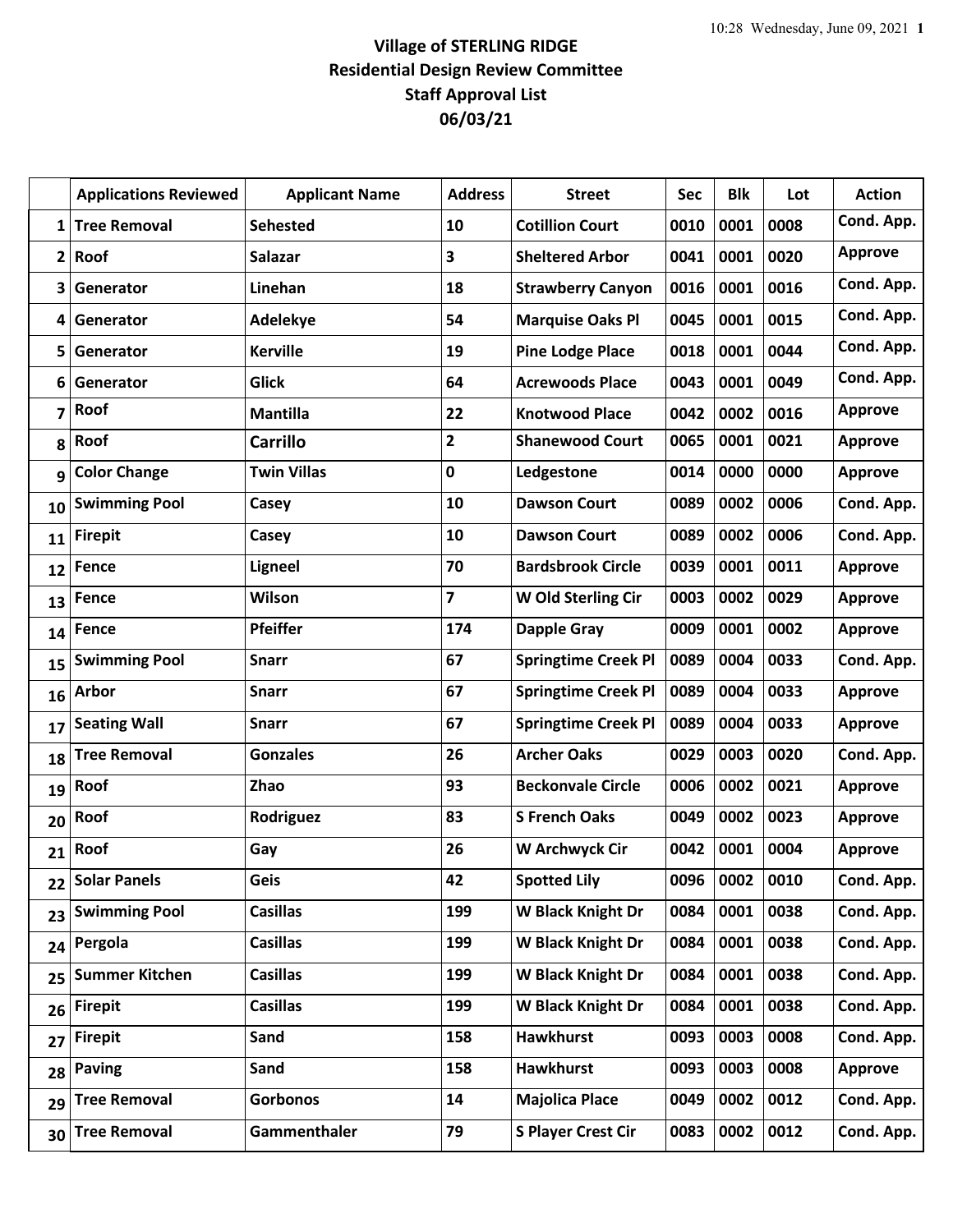## **Village of STERLING RIDGE Residential Design Review Committee Staff Approval List 06/03/21**

| 31 | <b>Windows</b>        | Zhao/Xu                             | 62             | <b>Beckonvale Circle</b>                 | 0006 | 0001 | 0015 | <b>Approve</b> |
|----|-----------------------|-------------------------------------|----------------|------------------------------------------|------|------|------|----------------|
| 32 | <b>Color Change</b>   | Landry                              | 3              | <b>Bonny Branch</b>                      | 0009 | 0002 | 0001 | <b>Approve</b> |
| 33 | Pergola               | <b>CC Family Revocable Trust 46</b> |                | <b>Wyckham Circle</b>                    | 0063 | 0001 | 0015 | Cond. App.     |
| 34 | <b>Summer Kitchen</b> | <b>CC Family Revocable Trust</b>    | 46             | <b>Wyckham Circle</b>                    | 0063 | 0001 | 0015 | Cond. App.     |
| 35 | Fence                 | Freeman                             | $\overline{2}$ | <b>W Monteagle Cir</b>                   | 0078 | 0001 | 0042 | Cond. App.     |
| 36 | <b>Fence</b>          | <b>Liss</b>                         | 38             | <b>Delphinium Place</b>                  | 0029 | 0002 | 0068 | <b>Approve</b> |
| 37 | <b>Fence</b>          | Edmundson                           | 6              | <b>Valcourt Court</b>                    | 0003 | 0002 | 0002 | Cond. App.     |
| 38 | <b>Fence</b>          | <b>Moeckel</b>                      | 43             | <b>Vershire Circle</b>                   | 0091 | 0003 | 0011 | Cond. App.     |
| 39 | <b>Fence</b>          | Puga                                | 15             | <b>Archer Oaks Place</b>                 | 0029 | 0003 | 0029 | <b>Approve</b> |
| 40 | <b>Fence</b>          | <b>Buechier</b>                     | 34             | <b>Scribewood Circle</b>                 | 0055 | 0001 | 0007 | Cond. App.     |
| 41 | <b>Fence</b>          | <b>Watson</b>                       | 38             | <b>Scribewood Circle</b>                 | 0055 | 0001 | 0006 | <b>Approve</b> |
| 42 | <b>Fence</b>          | <b>Hey</b>                          | 10             | <b>Pixasso Path Place</b>                | 0021 | 0001 | 0061 | Cond. App.     |
| 43 | <b>Fence</b>          | Woelfel                             | 39             | <b>Kerouac Court</b>                     | 0055 | 0001 | 0017 | Cond. App.     |
| 44 | <b>Fence</b>          | <b>DeMouy</b>                       | 23             | <b>Montfair Blvd</b>                     | 0068 | 0004 | 0016 | Cond. App.     |
| 45 | Generator             | <b>Evans</b>                        | 7              | <b>Silver Maple Drive</b>                | 0001 | 0002 | 0004 | Cond. App.     |
| 46 | Generator             | <b>Despit</b>                       | 22             | <b>Sterling Dale Place</b>               | 0023 | 0003 | 0010 | Cond. App.     |
| 47 | Generator             | Cobb                                | 27             | <b>Silvermont Drive</b>                  | 0026 | 0001 | 0015 | Cond. App.     |
| 48 | Pergola               | <b>Campbell</b>                     | 54             | N Wyckham Circle                         | 0063 | 0001 | 0013 | Cond. App.     |
| 49 | <b>Screened Room</b>  | Elmore/Lockheed                     | $\mathbf{2}$   | <b>Nestlewood Place</b>                  | 0060 | 0001 | 0065 | Cond. App.     |
| 50 | <b>Color Change</b>   | <b>Bublewicz</b>                    | $\mathbf{2}$   | <b>Filigree Pines Place</b>              | 0007 | 0001 | 0036 | <b>Approve</b> |
| 51 | <b>Solar Panels</b>   | <b>Talbot</b>                       | 11             | <b>Craven Park Point</b>                 | 0093 | 0002 | 0031 | Cond. App.     |
| 52 | <b>Tree Removal</b>   | Hansz                               | $\overline{7}$ | <b>Amulet Oaks Place</b>                 | 0008 | 0001 | 0038 | Cond. App.     |
| 53 | <b>Summer Kitchen</b> | Rahman                              | 35             | <b>Gauntlet Drive</b>                    | 0080 | 0004 | 0008 | Cond. App.     |
| 54 | <b>Fence</b>          | Lao                                 | 162            | <b>Vesper Bend Circle</b>                | 0030 | 0001 | 0013 | <b>Approve</b> |
| 55 | Roof                  | Lao                                 | 162            | <b>Vesper Bend Circle</b>                | 0030 | 0001 | 0013 | <b>Approve</b> |
| 56 | Roof                  | <b>Siddhi Holdings</b>              | 3              | N Abram Circle                           | 0024 | 0001 | 0001 | <b>Approve</b> |
| 57 | <b>Color Change</b>   | Siddhi Holdings                     | 3              | N Abram Circle                           | 0024 | 0001 | 0001 | <b>Approve</b> |
| 58 | <b>Fence</b>          | <b>Siddhi Holdings</b>              | 3              | N Abram Circle                           | 0024 | 0001 | 0001 | <b>Approve</b> |
| 59 | Roof                  | <b>Dickison</b>                     | 26             | <b>Middlegate Place</b>                  | 0012 | 0001 | 0037 | Approve        |
| 60 | Roof                  | Hussein                             | 51             | <b>Wyckham Circle</b>                    | 0063 | 0002 | 0006 | <b>Approve</b> |
| 61 | Fence                 | <b>Benandi</b>                      | 39             | <b>Strawberry Canyon</b><br><b>Place</b> | 0016 | 0001 | 0010 | Cond. App.     |